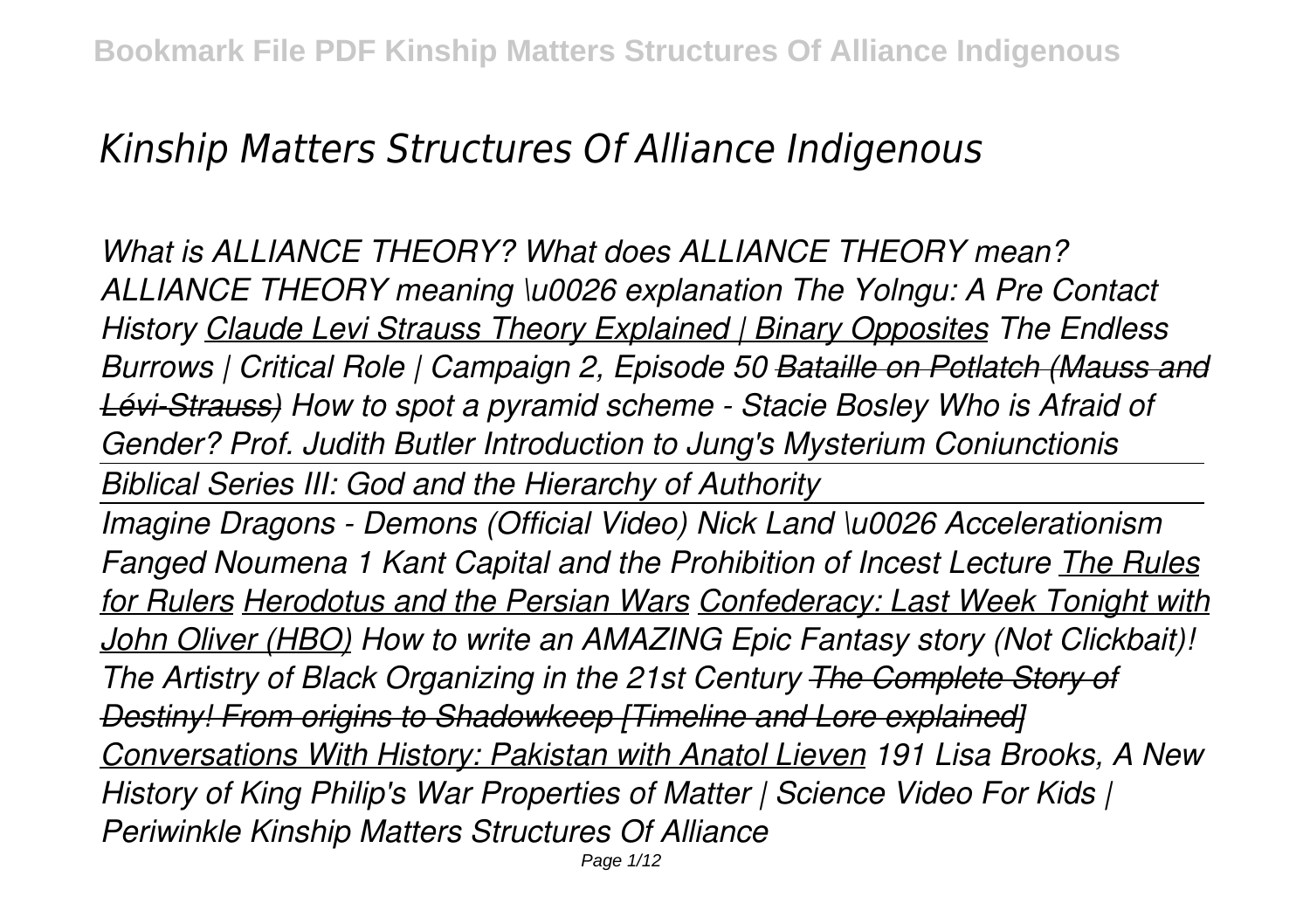*Kinship matters: structures of alliance, indigenous foragers, and the Austronesian diaspora. Turner JW (1). (1)University of Hawai'i-West O'ahu, Kapolei, Hawai'i. The study of kinship systems has direct relevance for the field of human genetics and the study of microevolution in human populations. Some types of postmarital residence rules--rules requiring a married couple to live with or near relatives of the husband or wife--will have consequences for the distribution of mitochondrial DNA ...*

*Kinship matters: structures of alliance, indigenous ...*

*Kinship Matters: Structures of Alliance, Indigenous Foragers, and the Austronesian Diaspora JAMES WEST TURNER 1\* Abstract The study of kinship systems has direct relevance for the ?eld of human genetics and the study of microevolution in human populations. Some*

*Kinship Matters: Structures of Alliance, Indigenous ...*

*Whether one argues that PAN or PMP kinship was structured by a matrilateral cross-cousin marriage rule ("prescriptive alliance" or "asymmetric exchange"; Blust 1980a; Hage 2001) or was a system of symmetrical exchange based on a bilateral cross-cousin marriage rule (Turner 2007), one owes some explanation* Page 2/12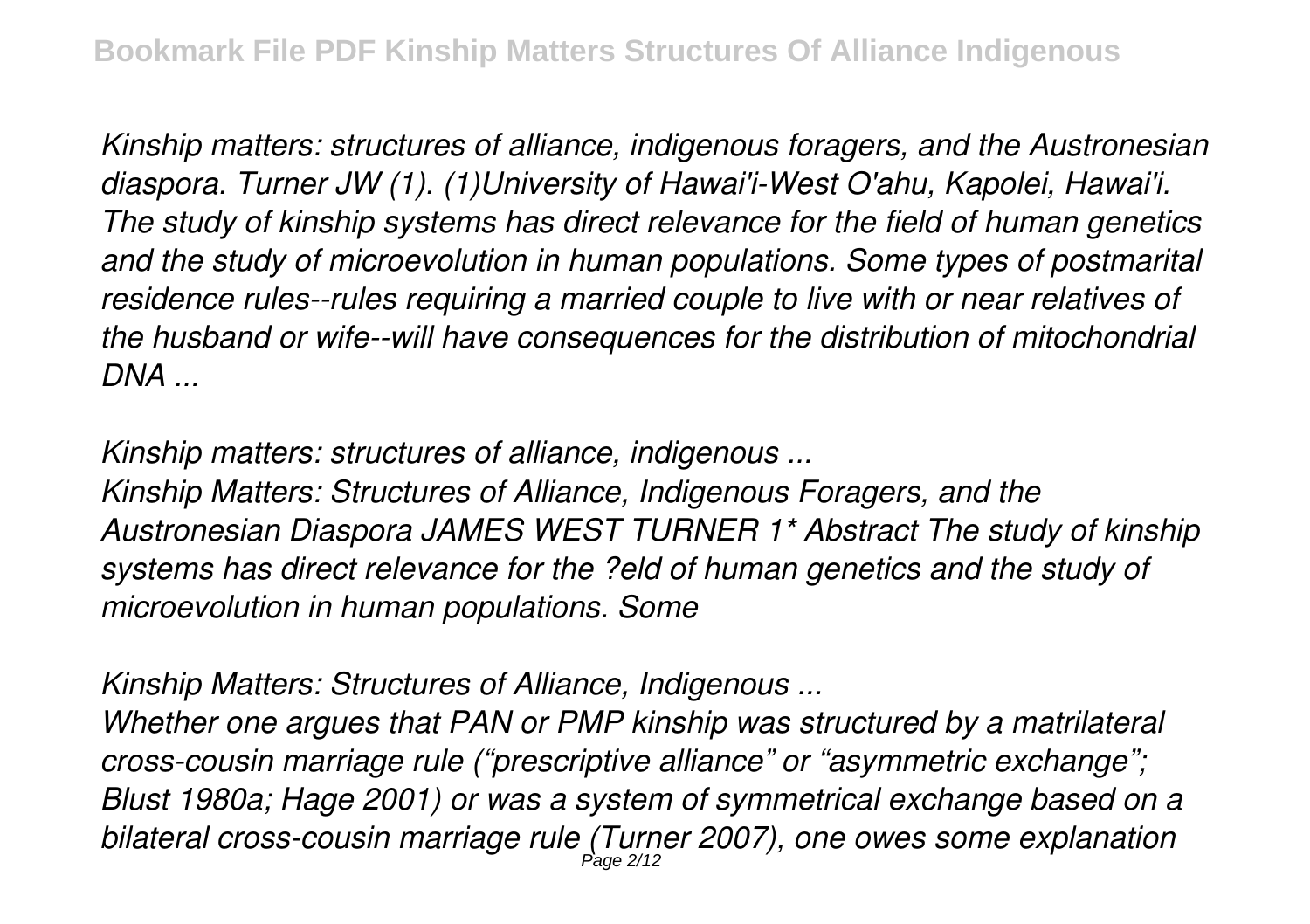*for why such systems have disappeared in the Philippines.*

*Kinship Matters: Structures of Alliance, Indigenous ... Kinship Matters: Structures of Alliance, Indigenous Foragers, and the Austronesian Diaspora Article (PDF Available) in Human Biology 85(1-3):359-82 · December 2013 with 75 Reads How we measure ...*

*(PDF) Kinship Matters: Structures of Alliance, Indigenous ...*

*The study of kinship systems has direct relevance for the field of human genetics and the study of microevolution in human populations. Some types of postmarital residence rules—rules requiring a married couple to live with or near relatives of the husband or wife—will have consequences for the distribution of mitochondrial DNA and Y chromosome lineages. Rules that proscribe or encourage ...*

*Kinship Matters: Structures of Alliance, Indigenous ...*

*Alliance Kinship matters: structures of alliance, indigenous foragers, and the Austronesian diaspora. Turner JW (1). (1)University of Hawai'i-West O'ahu, Kapolei, Hawai'i. The study of kinship systems has direct relevance for the field of human genetics and the study of microevolution in human* Page 3/12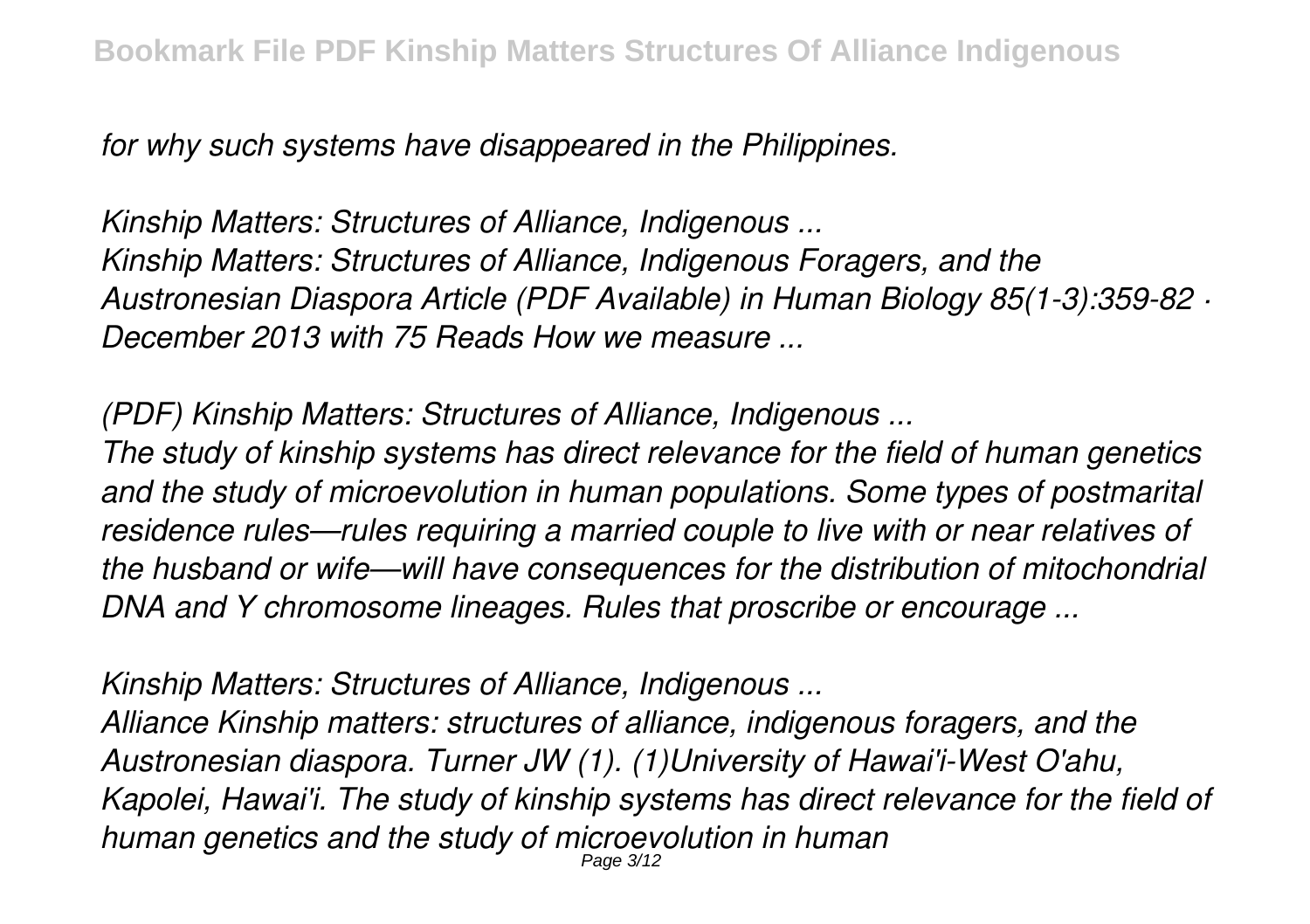*Kinship Matters Structures Of Alliance Indigenous Kinship Matters Structures Of Alliance Kinship matters: structures of alliance, indigenous foragers, and the Austronesian diaspora. Turner JW(1). Author information: (1)University of Hawai'i-West O'ahu, Kapolei, Hawai'i. The study of kinship systems has direct relevance for the field of human genetics and the study of microevolution in human ...*

*Kinship Matters Structures Of Alliance Indigenous Kinship Matters: Structures of Alliance, Indigenous ...*

*Kinship Matters: Structures of Alliance, Indigenous ... this kinship matters structures of alliance indigenous can be taken as competently as picked to act. Wikibooks is a collection of open-content textbooks, which anyone with expertise can edit – including you. Unlike Wikipedia articles, which are*

*Kinship Matters Structures Of Alliance Indigenous Get Free Kinship Matters Structures Of Alliance Indigenous Available) in Human* Page 4/12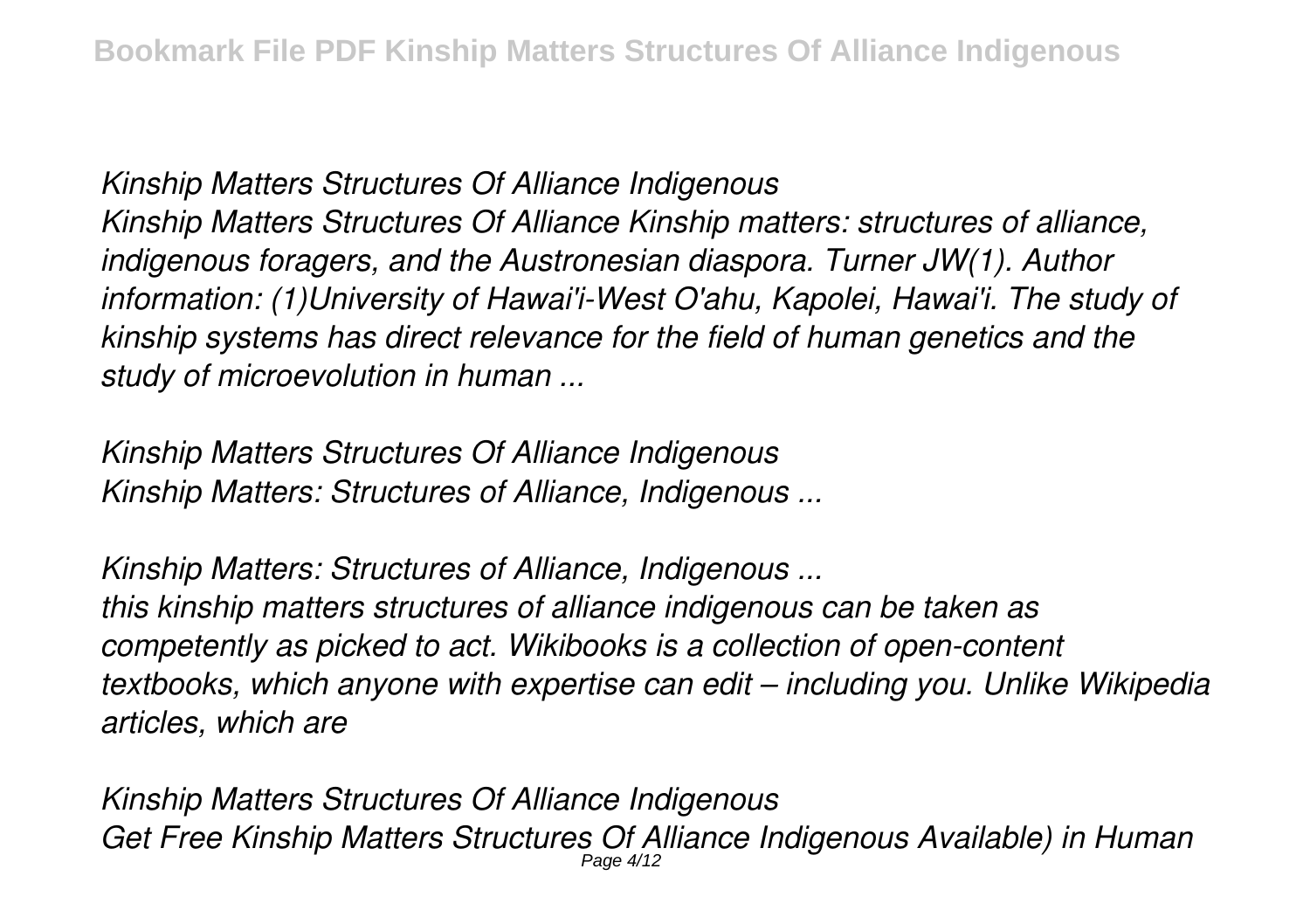*Biology 85(1-3):359-82 · December 2013 with 75 Reads How we measure ...*

*Kinship Matters Structures Of Alliance Indigenous Download Free Kinship Matters Structures Of Alliance Indigenous Kinship Matters Structures Of Alliance Indigenous When people should go to the books stores, search launch by shop, shelf by shelf, it is in reality problematic. This is why we allow the books compilations in this website.*

## *Kinship Matters Structures Of Alliance Indigenous*

*The alliance theory, also known as the general theory of exchanges, is a structuralist method of studying kinship relations. It finds its origins in Claude Lévi-Strauss 's Elementary Structures of Kinship (1949) and is in opposition to the functionalist theory of Radcliffe-Brown. Alliance theory has oriented most anthropological French works until the 1980s; its influences were felt in various fields, including psychoanalysis, philosophy and political philosophy .*

# *Alliance theory - Wikipedia*

*Kinship matters: structures of alliance, indigenous foragers, and the Austronesian diaspora. Hum Biol. 2013; 85(1-3):359-82 (ISSN: 1534-6617) Turner JW. The* Page 5/12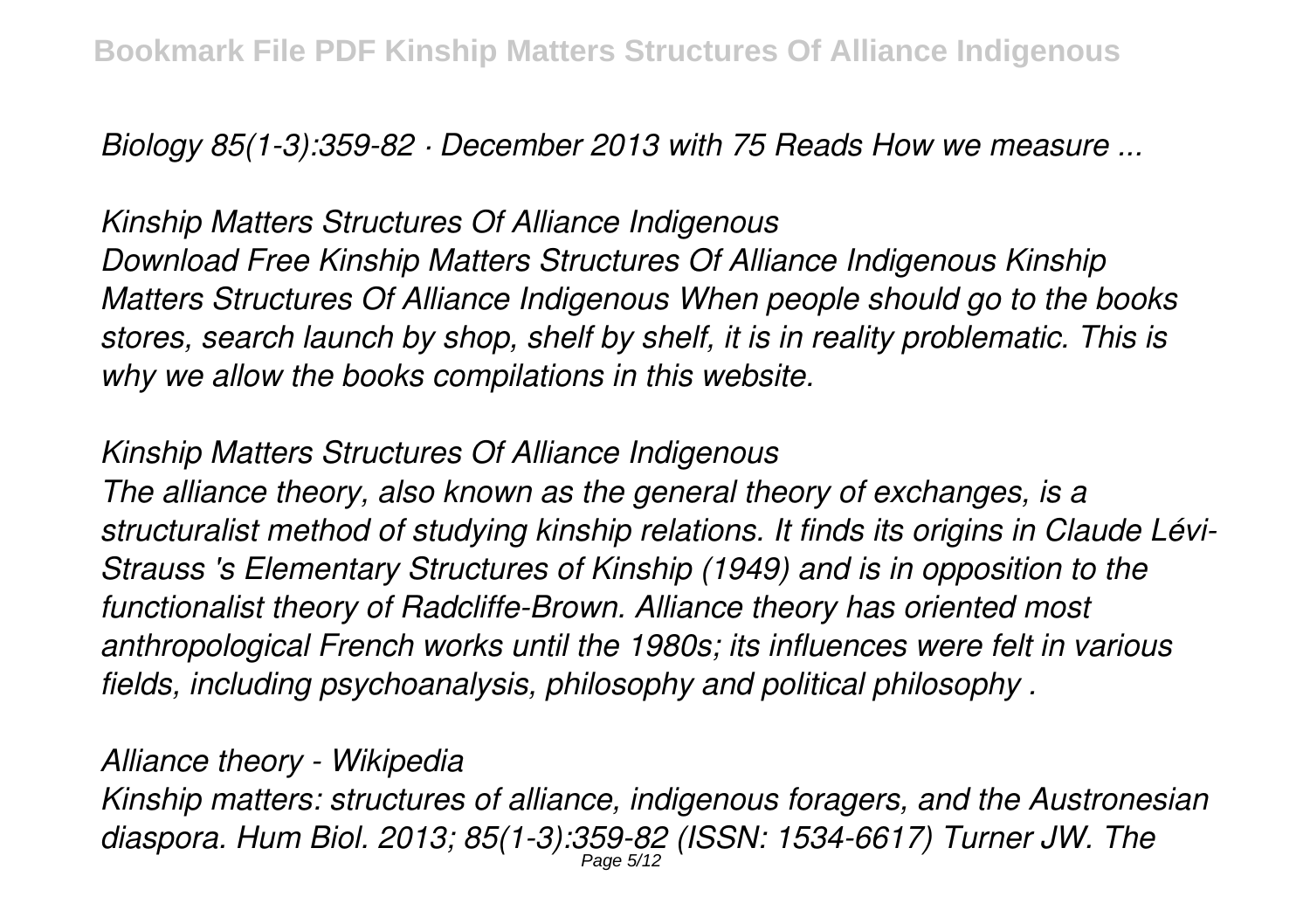*study of kinship systems has direct relevance for the field of human genetics and the study of microevolution in human populations.*

*Kinship matters: structures of alliance, indigenous ...*

*Kinship Matters (pdf) kinship matters because humankind matters: structures of alliance indigenous*

### *Kinship Matters - Free Photos*

*In The Elementary Structures of Kinship (1949), Lévi-Strauss turned to kinship to try to answer these questions. His model became known as the alliance theory of kinship. Reciprocity, incest, and the transition from "nature" to "culture"*

## *Kinship - Alliance theory | Britannica*

*The Kinship Care Alliance has published an Agenda for Action setting out recommendations that we think need to be implemented to ensure that children who cannot safely live with their parents have the opportunity to remain within their wider family, and that these arrangements are adequately supported.*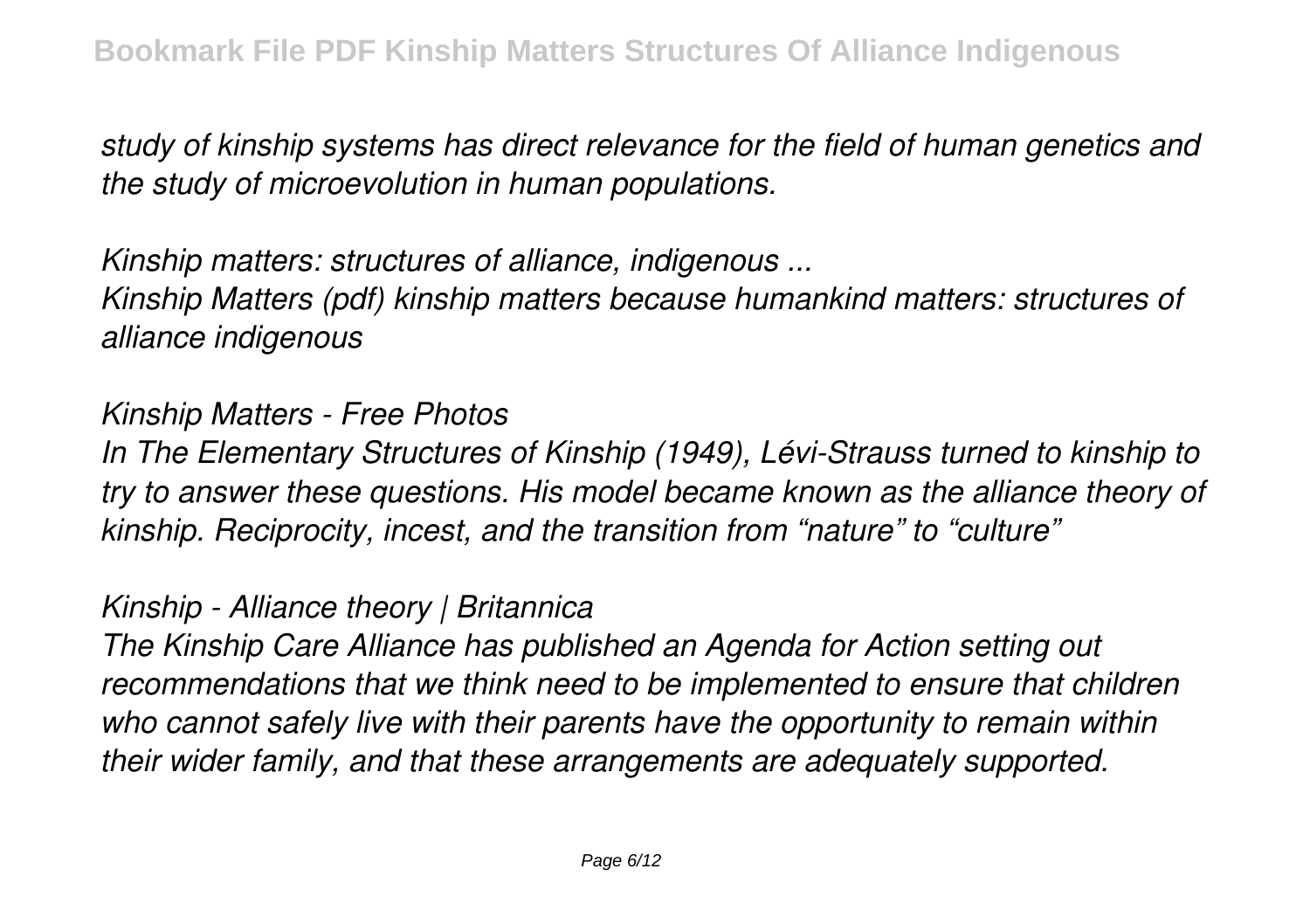*What is ALLIANCE THEORY? What does ALLIANCE THEORY mean? ALLIANCE THEORY meaning \u0026 explanation The Yolngu: A Pre Contact History Claude Levi Strauss Theory Explained | Binary Opposites The Endless Burrows | Critical Role | Campaign 2, Episode 50 Bataille on Potlatch (Mauss and Lévi-Strauss) How to spot a pyramid scheme - Stacie Bosley Who is Afraid of Gender? Prof. Judith Butler Introduction to Jung's Mysterium Coniunctionis Biblical Series III: God and the Hierarchy of Authority Imagine Dragons - Demons (Official Video) Nick Land \u0026 Accelerationism Fanged Noumena 1 Kant Capital and the Prohibition of Incest Lecture The Rules for Rulers Herodotus and the Persian Wars Confederacy: Last Week Tonight with John Oliver (HBO) How to write an AMAZING Epic Fantasy story (Not Clickbait)! The Artistry of Black Organizing in the 21st Century The Complete Story of Destiny! From origins to Shadowkeep [Timeline and Lore explained] Conversations With History: Pakistan with Anatol Lieven 191 Lisa Brooks, A New History of King Philip's War Properties of Matter | Science Video For Kids | Periwinkle Kinship Matters Structures Of Alliance Kinship matters: structures of alliance, indigenous foragers, and the Austronesian diaspora. Turner JW (1). (1)University of Hawai'i-West O'ahu, Kapolei, Hawai'i. The study of kinship systems has direct relevance for the field of human genetics* Page 7/12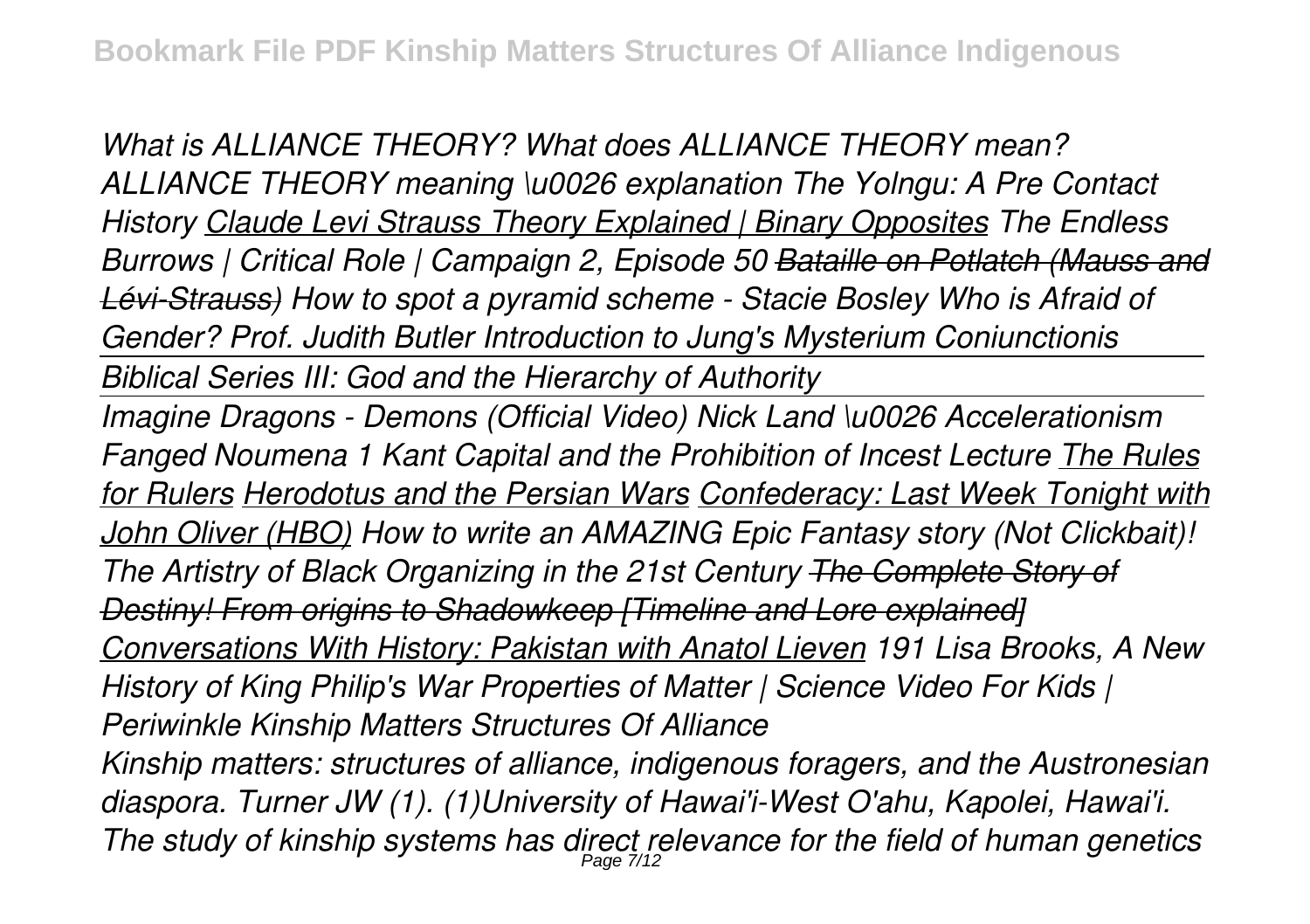*and the study of microevolution in human populations. Some types of postmarital residence rules--rules requiring a married couple to live with or near relatives of the husband or wife--will have consequences for the distribution of mitochondrial DNA ...*

*Kinship matters: structures of alliance, indigenous ...*

*Kinship Matters: Structures of Alliance, Indigenous Foragers, and the Austronesian Diaspora JAMES WEST TURNER 1\* Abstract The study of kinship systems has direct relevance for the ?eld of human genetics and the study of microevolution in human populations. Some*

*Kinship Matters: Structures of Alliance, Indigenous ...*

*Whether one argues that PAN or PMP kinship was structured by a matrilateral cross-cousin marriage rule ("prescriptive alliance" or "asymmetric exchange"; Blust 1980a; Hage 2001) or was a system of symmetrical exchange based on a bilateral cross-cousin marriage rule (Turner 2007), one owes some explanation for why such systems have disappeared in the Philippines.*

*Kinship Matters: Structures of Alliance, Indigenous ...* Page 8/12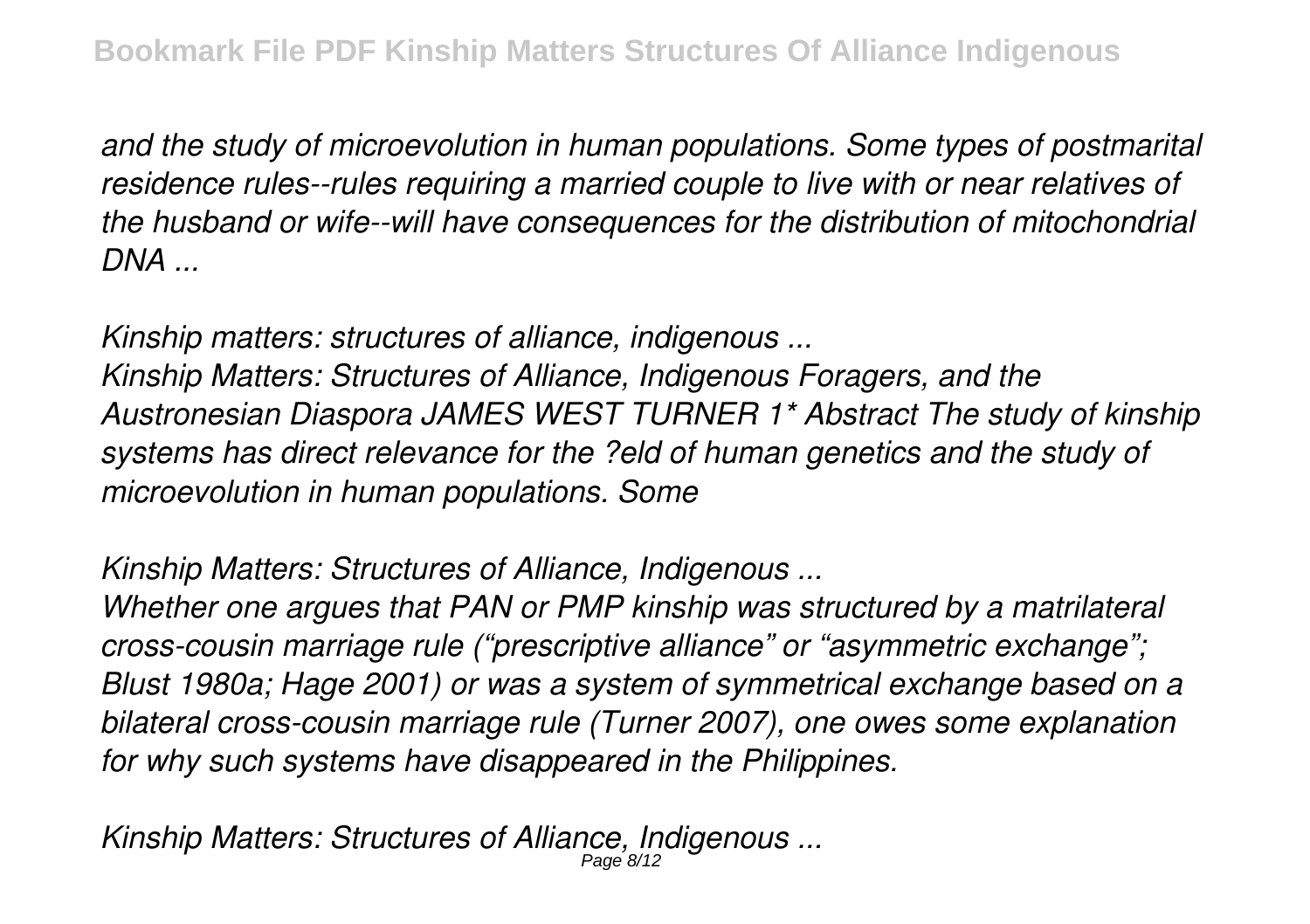*Kinship Matters: Structures of Alliance, Indigenous Foragers, and the Austronesian Diaspora Article (PDF Available) in Human Biology 85(1-3):359-82 · December 2013 with 75 Reads How we measure ...*

*(PDF) Kinship Matters: Structures of Alliance, Indigenous ...*

*The study of kinship systems has direct relevance for the field of human genetics and the study of microevolution in human populations. Some types of postmarital residence rules—rules requiring a married couple to live with or near relatives of the husband or wife—will have consequences for the distribution of mitochondrial DNA and Y chromosome lineages. Rules that proscribe or encourage ...*

*Kinship Matters: Structures of Alliance, Indigenous ...*

*Alliance Kinship matters: structures of alliance, indigenous foragers, and the Austronesian diaspora. Turner JW (1). (1)University of Hawai'i-West O'ahu, Kapolei, Hawai'i. The study of kinship systems has direct relevance for the field of human genetics and the study of microevolution in human*

*Kinship Matters Structures Of Alliance Indigenous Kinship Matters Structures Of Alliance Kinship matters: structures of alliance,* Page 9/12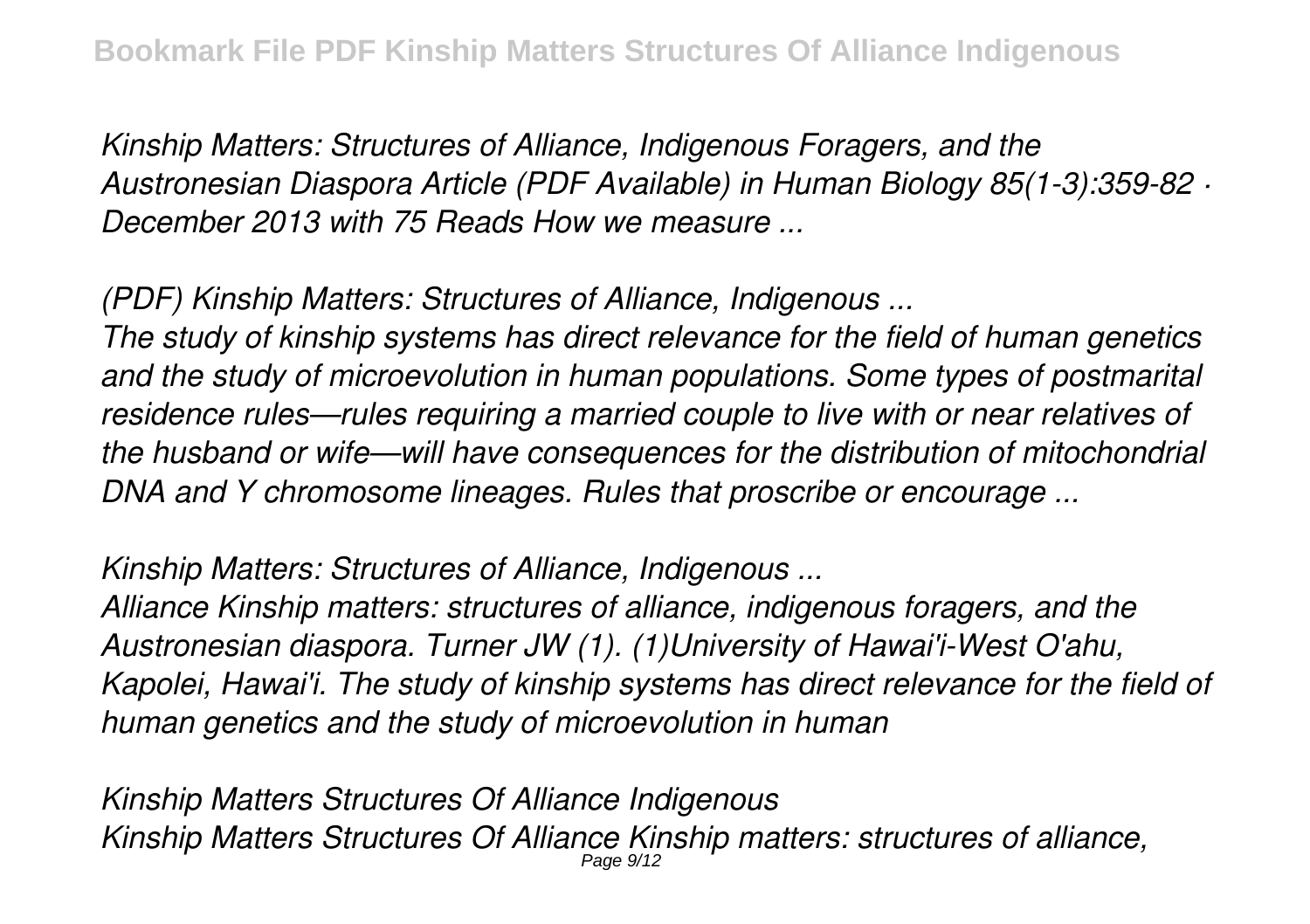*indigenous foragers, and the Austronesian diaspora. Turner JW(1). Author information: (1)University of Hawai'i-West O'ahu, Kapolei, Hawai'i. The study of kinship systems has direct relevance for the field of human genetics and the study of microevolution in human ...*

*Kinship Matters Structures Of Alliance Indigenous Kinship Matters: Structures of Alliance, Indigenous ...*

*Kinship Matters: Structures of Alliance, Indigenous ... this kinship matters structures of alliance indigenous can be taken as competently as picked to act. Wikibooks is a collection of open-content textbooks, which anyone with expertise can edit – including you. Unlike Wikipedia articles, which are*

*Kinship Matters Structures Of Alliance Indigenous Get Free Kinship Matters Structures Of Alliance Indigenous Available) in Human Biology 85(1-3):359-82 · December 2013 with 75 Reads How we measure ...*

*Kinship Matters Structures Of Alliance Indigenous* Page 10/12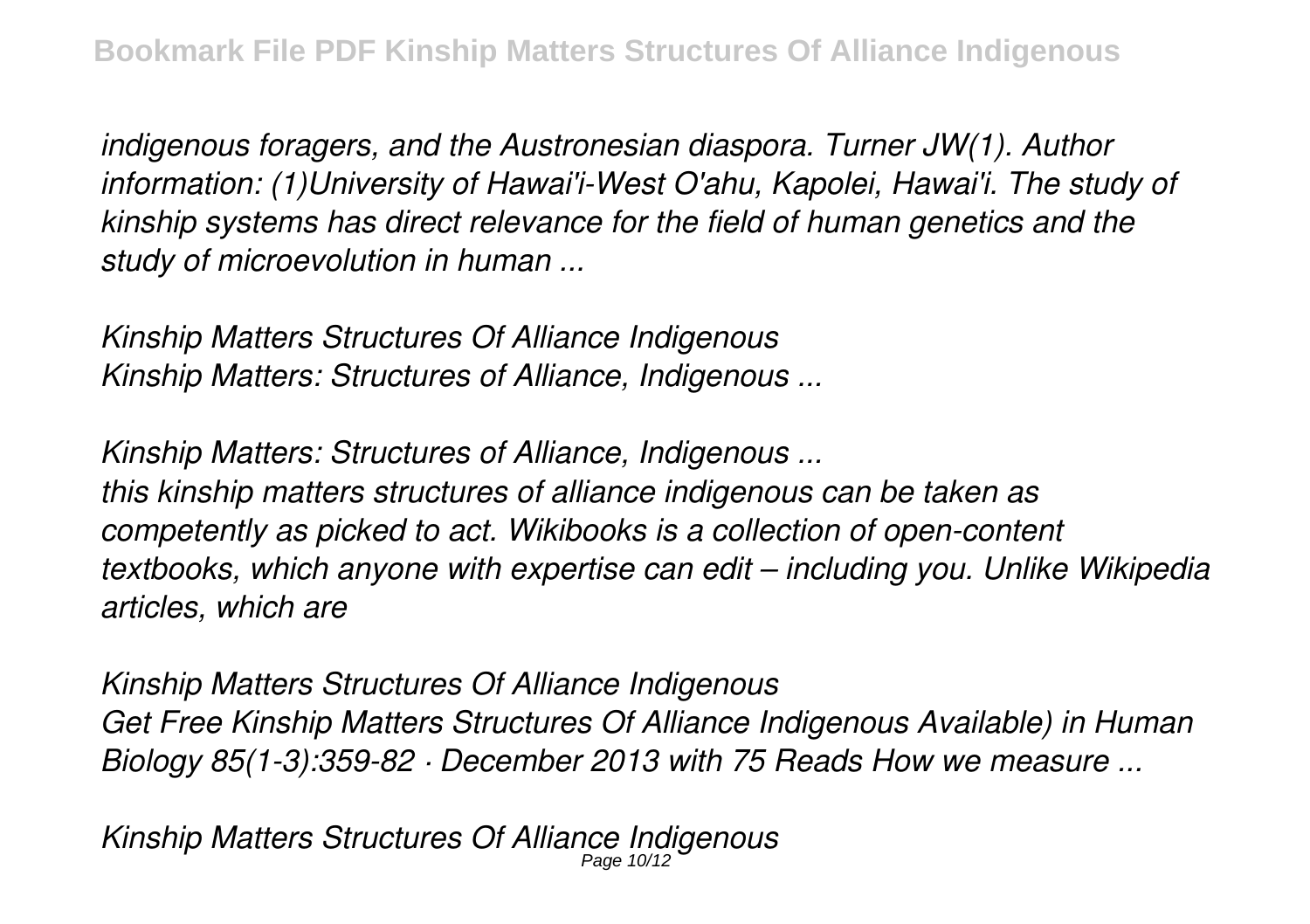*Download Free Kinship Matters Structures Of Alliance Indigenous Kinship Matters Structures Of Alliance Indigenous When people should go to the books stores, search launch by shop, shelf by shelf, it is in reality problematic. This is why we allow the books compilations in this website.*

#### *Kinship Matters Structures Of Alliance Indigenous*

*The alliance theory, also known as the general theory of exchanges, is a structuralist method of studying kinship relations. It finds its origins in Claude Lévi-Strauss 's Elementary Structures of Kinship (1949) and is in opposition to the functionalist theory of Radcliffe-Brown. Alliance theory has oriented most anthropological French works until the 1980s; its influences were felt in various fields, including psychoanalysis, philosophy and political philosophy .*

#### *Alliance theory - Wikipedia*

*Kinship matters: structures of alliance, indigenous foragers, and the Austronesian diaspora. Hum Biol. 2013; 85(1-3):359-82 (ISSN: 1534-6617) Turner JW. The study of kinship systems has direct relevance for the field of human genetics and the study of microevolution in human populations.*